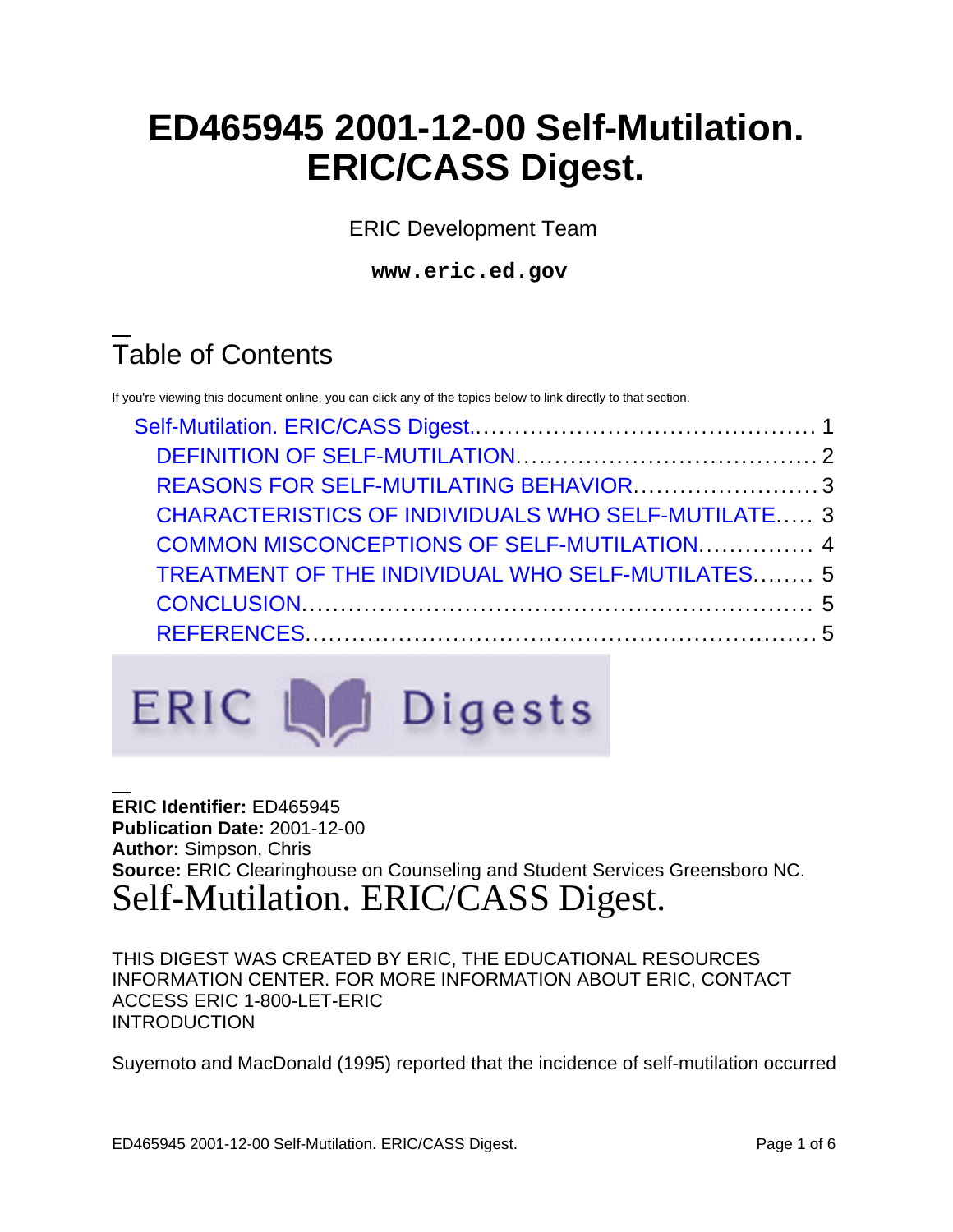in adolescents and young adults between the ages of 15 and 35 at an estimated 1,800 individuals out of 100,000. The incidence among inpatient adolescents was an estimated 40%. Self-mutilation has been most commonly seen as a diagnostic indicator for Borderline Personality Disorder, a characteristic of Stereotypic Movement Disorder (associated with autism and mental retardation) and attributed to Factitious Disorders. However, practitioners have more recently observed self-harming behavior among those individuals diagnosed with bipolar disorder, obsessive-compulsive disorder, eating disorders, multiple personality disorder, borderline personality disorder, schizophrenia, and most recently, with adolescents and young adults. The increased observance of these behaviors has left many mental health professionals calling for self-mutilation to have its own diagnosis in the Diagnostic and Statistical Manual of Mental Disorders (Zila & Kiselica, 2001). The phenomenon is often difficult to define and easily misunderstood.

### <span id="page-1-0"></span>DEFINITION OF SELF-MUTILATION

Several definitions of this phenomenon exist. In fact, researchers and mental health professionals have not agreed upon one term to identify the behavior. Self-harm, self-injury, and self-mutilation are often used interchangeably.

Some researchers have categorized self-mutilation as a form of self-injury. Self-injury is characterized as any sort of self-harm that involves inflicting injury or pain on one's own body. In addition to self-mutilation, examples of self-injury include: hair pulling, picking the skin, excessive or dangerous use of mind-altering substances such as alcohol, and eating disorders.

Favazza and Rosenthal (1993) identify pathological self-mutilation as the deliberate alteration or destruction of body tissue without conscious suicidal intent. A common example of self-mutilating behavior is cutting the skin with a knife or razor until pain is felt or blood has been drawn. Burning the skin with an iron, or more commonly with the ignited end of a cigarette, is also a form of self-mutilation.

Self-mutilating behavior does exist within a variety of populations. For the purpose of accurate identification, three different types of self-mutilation have been identified:

1) superficial or moderate; 2) stereotypic; and 3) major. Superficial or moderate self-mutilation is seen in individuals diagnosed with personality disorders (i.e. borderline personality disorder). Stereotypic self-mutilation is often associated with mentally delayed individuals. Major self-mutilation, more rarely documented than the two previously mentioned categories, involves the amputation of the limbs or genitals. This category is most commonly associated with pathology (Favazza & Rosenthal, 1993). The remaining portion of this digest will focus on superficial or moderate self-mutilation.

Additionally, self-injurious behavior may be divided into two dimensions: nondissociative and dissociative. Self-mutilative behavior often stems from events that occur in the first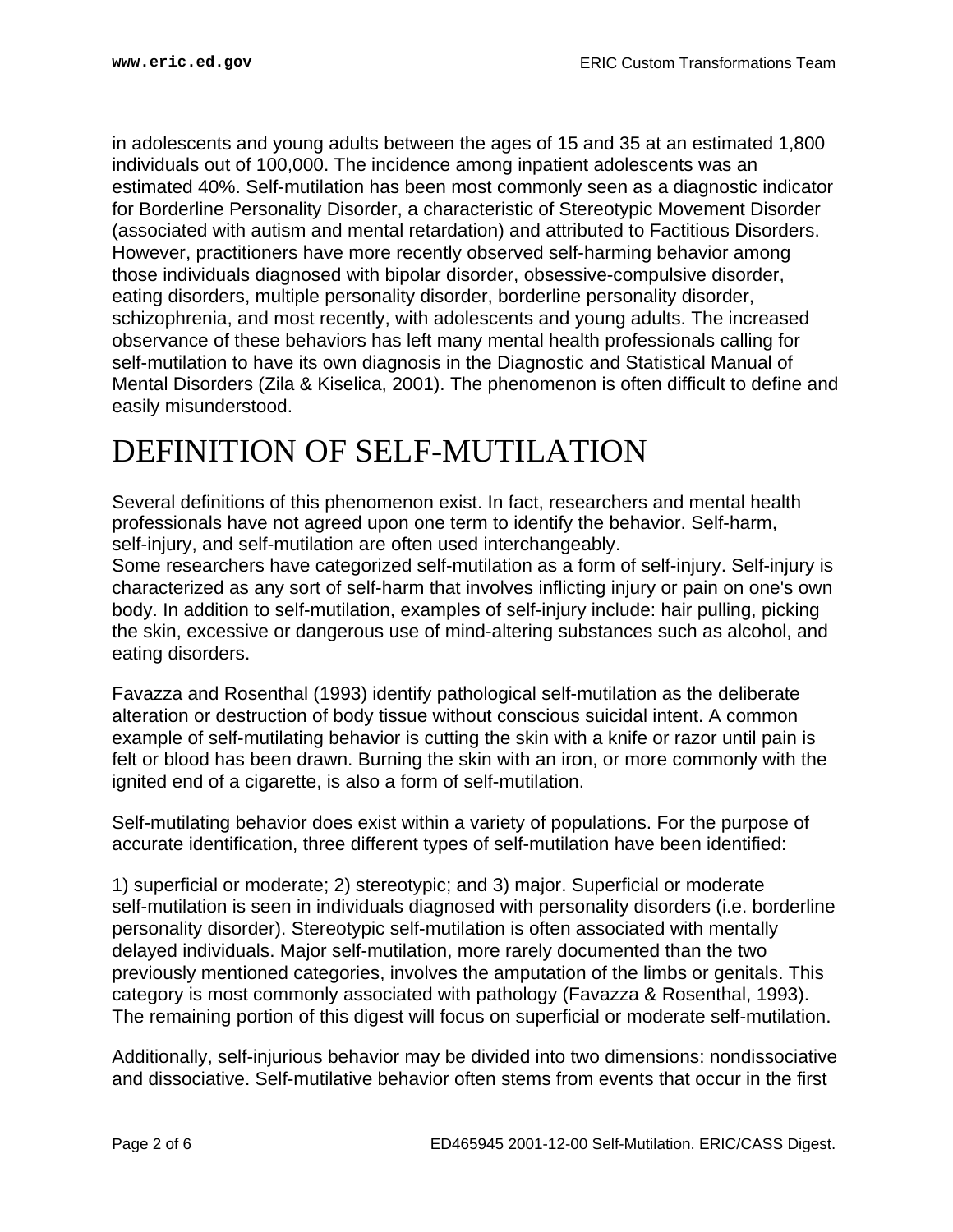six years of a child's development.

Nondissociative self-mutilators usually experience a childhood in which they are required to provide nurturing and support for parents or caretakers. If a child experiences this reversal of dependence during formative years, that child perceives that she can only feel anger toward self, but never toward others. This child experiences rage, but cannot express that rage toward anyone but him or herself. Consequently, self-mutilation will later be used as a means to express anger.

Dissociative self-mutilation occurs when a child feels a lack of warmth or caring, or cruelty by parents or caretakers. A child in this situation feels disconnected in his/her relationships with parents and significant others. Disconnection leads to a sense of "mental disintegration." In this case, self-mutilative behavior serves to center the person (Levenkron, 1998, p. 48).

## <span id="page-2-0"></span>REASONS FOR SELF-MUTILATING BEHAVIOR

Individuals who self-injure often have suffered sexual, emotional, or physical abuse from someone with whom a significant connection has been established such as a parent or sibling. This often results in the literal or symbolic loss or disruption of the relationship. The behavior of superficial self-mutilation has been described as an attempt to escape from intolerable or painful feelings relating to the trauma of abuse.

The person who self-harms often has difficulty experiencing feelings of anxiety, anger, or sadness. Consequently, cutting or disfiguring the skin serves as a coping mechanism. The injury is intended to assist the individual in dissociating from immediate tension (Stanley, Gameroff, Michaelson & Mann, 2001).

### <span id="page-2-1"></span>CHARACTERISTICS OF INDIVIDUALS WHO SELF-MUTILATE

Self-mutilating behavior has been studied in a variety of racial, chronological, ethnic, gender, and socioeconomic populations. However, the phenomenon appears most commonly associated with middle to upper class adolescent girls or young women. People who participate in self-injurious behavior are usually likeable, intelligent, and functional. At times of high stress, these individuals often report an inability to think, the presence of unexpressable rage, and a sense of powerlessness. An additional characteristic identified by researchers and therapists is the inability to verbally express feelings.

Some behaviors found in other populations have been mistaken for self-mutilation. Individuals who have tattoos or piercing's are often falsely accused of being self-mutilators. Although these practices have varying degrees of social acceptability, the behavior is not typical of self-mutilation. The majority of these persons tolerate pain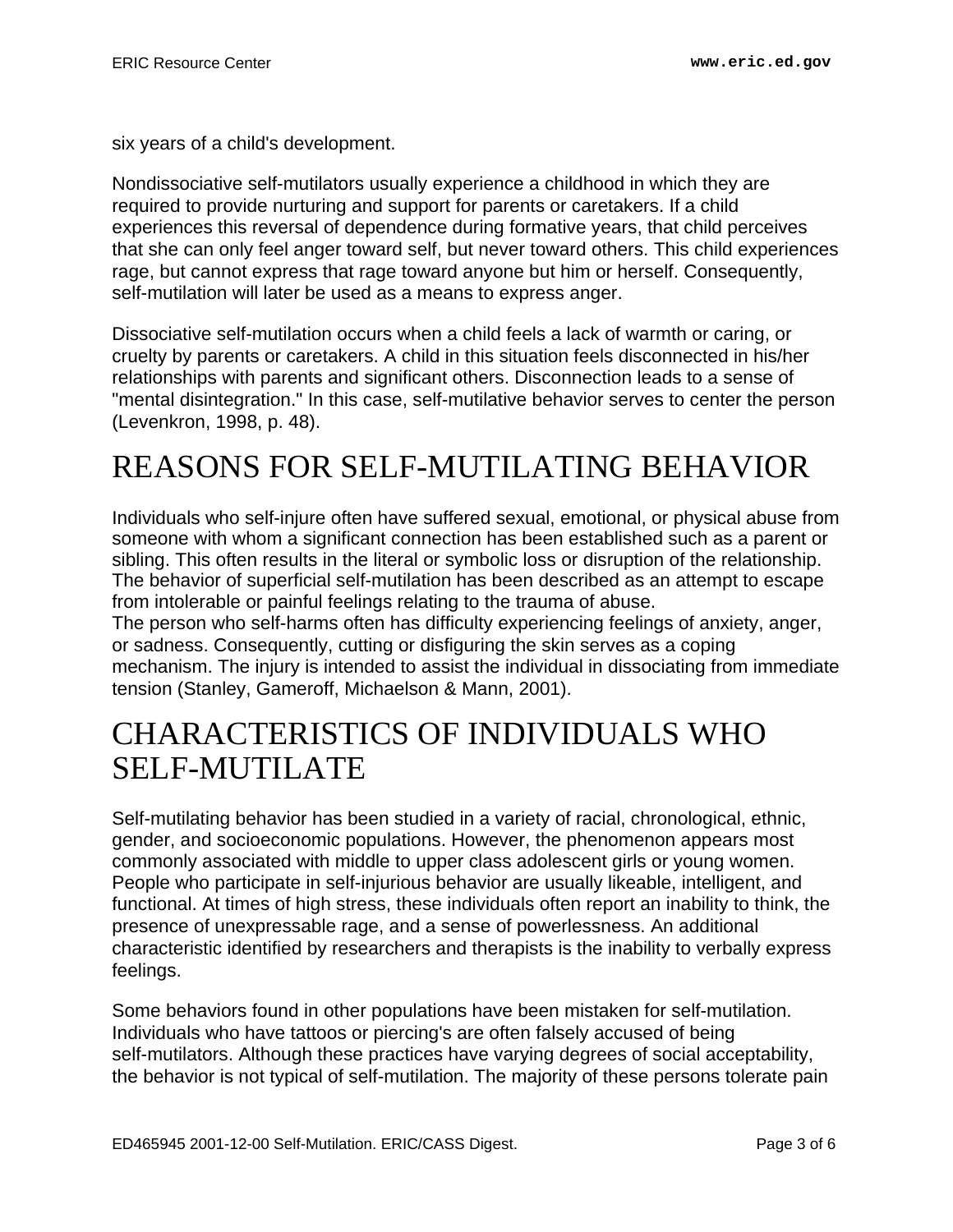for the purpose of attaining a finished product like a piercing or tattoo. This differs from the individual who self-mutilates for whom pain experienced from cutting or damaging the skin is sought as an escape from intolerable affect (Levenkron, 1998).

### <span id="page-3-0"></span>COMMON MISCONCEPTIONS OF SELF-MUTILATION

#### Suicide

Stanley et al., (2001) report that approximately 55%-85% of self-mutilators have made at least one attempt at suicide. Although suicide and self-mutilation appear to possess the same intended goal of pain relief, the respective desired outcomes of each of these behaviors is not entirely similar.

Those who cut or injure themselves seek to escape from intense affect or achieve some level of focus. For most members of this population, the sight of blood and intensity of pain from a superficial wound accomplish the desired effect, dissociation or management of affect. Following the act of cutting, these individuals usually report feeling better (Levenkron, 1998).

Motivation for committing suicide is not usually characterized in this manner. Feelings of hopelessness, despair, and depression predominate. For these individuals, death is the intent. Consequently, though the two behaviors possess similarities, suicidal ideation and self-mutilation may be considered distinctly different in intent.

#### Attention-seeking behavior

Levenkron (1998) reports that individuals who self-mutilate are often accused of "trying to gain attention." Although self-mutilation may be considered a means of communicating feelings, cutting and other self-harming behavior tends to be committed in privacy. In addition, self-harming individuals will often conceal their wounds. Revealing self-inflicted injuries will often encourage other individuals to attempt to stop the behavior. Since cutting serves to dissociate the individual from feelings, drawing attention to wounds is not typically desired. Those individuals who commit self-harm with the intent of gaining attention are conceptualized differently from those who self-mutilate.

#### Dangerousness to others

Another reported misconception is that those individuals who commit self-harm are a danger to others. Although self-mutilation has been identified as a characteristic of individuals suffering from a variety of diagnosed pathology, most of these individuals are functional and pose no threat to the safety of other persons.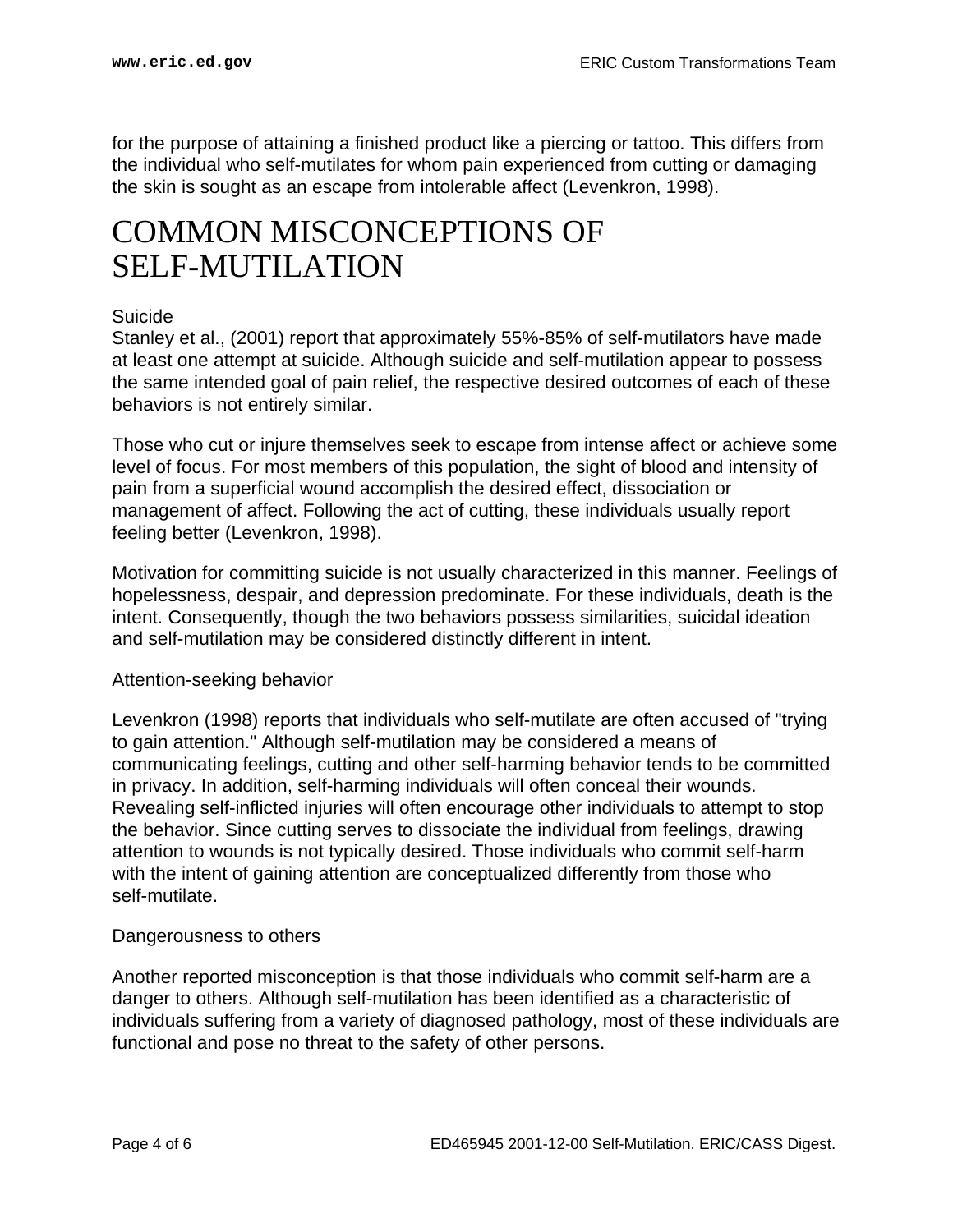### <span id="page-4-0"></span>TREATMENT OF THE INDIVIDUAL WHO SELF-MUTILATES

Methods employed to treat those persons who self-mutilate range on a continuum from successful to ineffective. Those treatment methods that have shown effectiveness in working with this population include: art therapy, activity therapy, individual counseling, and support groups. An important skill of the professional working with a self-harming individual is the ability to look at wounds without grimacing or passing judgment (Levenkron, 1998). A setting that promotes the healthy expression of emotions, and counselor patience and willingness to examine wounds is the common bond among these progressive interventions (Levenkron, 1998; Zila & Kiselica, 2001).

### <span id="page-4-1"></span>**CONCLUSION**

Research shows that self-mutilation has been in existence far longer than the understanding and accurate conceptualization of the phenomenon. Therapeutic interventions have improved substantially over the past two decades. However, further study is imperative to insure that those who practice the behavior continue to receive effective care.

### <span id="page-4-2"></span>REFERENCES

Favaro, A. & Santonastaso, P. (2000). Self-injurious behavior in anorexia nervosa. The Journal of Nervous and Mental Disease, 188(8), 537-542. Favazza, A.R. & Rosenthal, R. J. (1993). Diagnostic issues in self-mutilation. Hospital and Community Psychiatry, 44, 134-140.

Levenkron, S. (1998). Cutting. New York, NY: W. W. Norton and Company.

Stanley, B., Gameroff, M. J., Michalsen, V., & Mann, J. J. (2001). Are suicide attempters who self-mutilate a unique population? American Journal of Psychiatry, 158(3), 427-432.

Suyemoto, K. L. & MacDonald, M. L. (1995). Self-cutting in female adolescents. Psychotherapy, 32(1), 162-171.

Zila, L. M. & Kiselica, M. S. (2001). Understanding and counseling self-mutilation in female adolescents and young adults. Journal of Counseling & Development, 79, 46-52.

----- Author: Chris Simpson is an assistant professor at San Francisco State University, San Francisco, California.

ERIC Digests are in the public domain and may be freely reproduced and disseminated.

This publication was funded by the U.S. Department of Education, Office of Educational